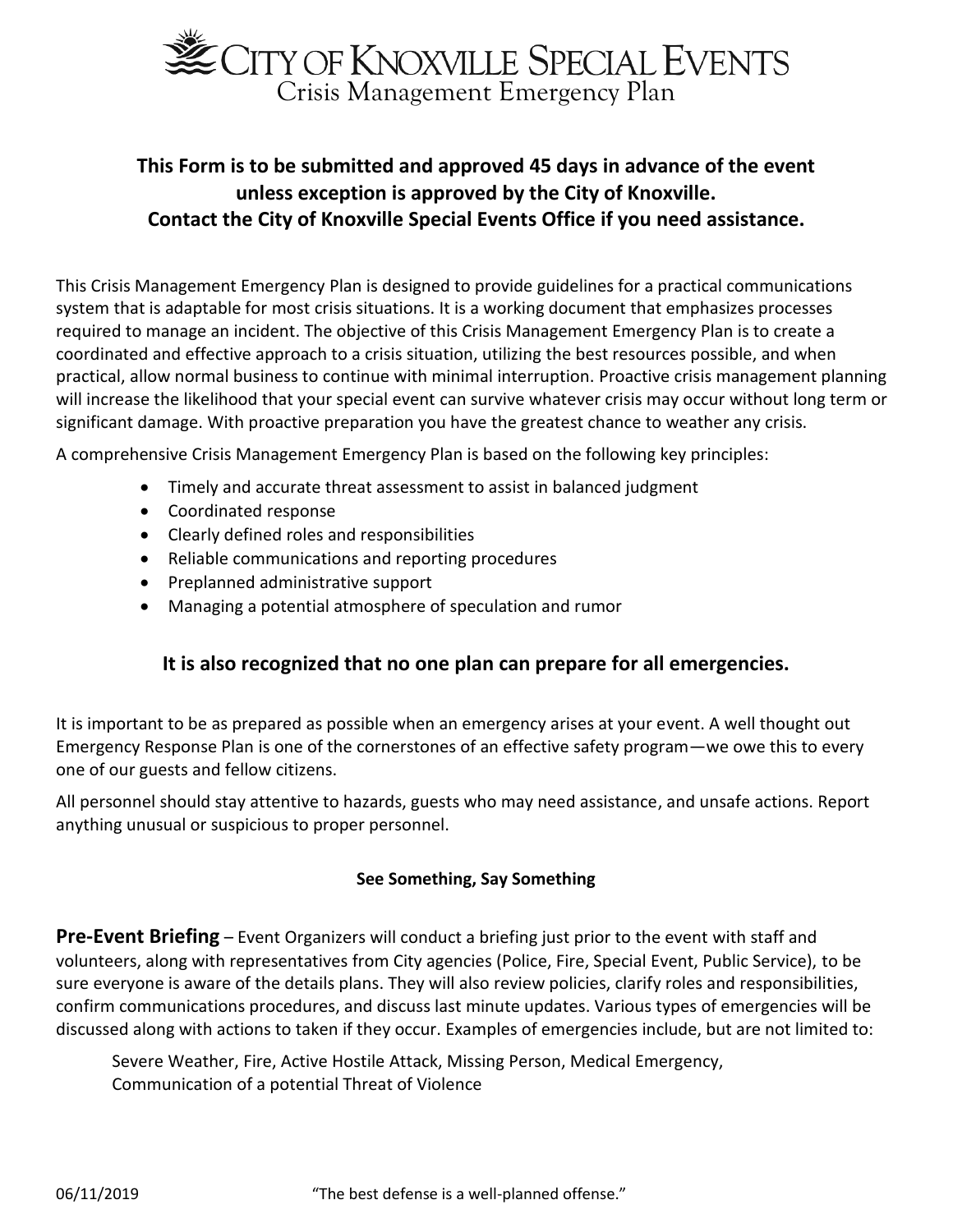CITY OF KNOXVILLE SPECIAL EVENTS<br>Crisis Management Emergency Plan

**Name of Event Date of Event Time of Setup Location of Event Event Start Time | New York Contract Property Contract Property Event End Time | Organizer On Site During Event Contact Info (Must List 2 Names with Cell Numbers) Name & Cell Number**  $\vert$  **Name & Cell Number Anticipated attendance number Location of Required Road Closures Pre Event Briefing Location and Time Location of Information Booth/CP Means of Internal Communication Means of Public Address Means of monitoring weather / emergency alerts New Event YES** | **NO** | **Recurring Event YES** | **NO Known Threats or Controversy Known Hazards Lost or missing persons plan Alcohol Served? # of locations Food Served? # of locations Current KPD Point of Contact Current KFD/EMS Point of Contact Additional information:** (attach pages as necessary) **Knoxville Police Department Approval:**  $\vert$  **Letter and Letter and Approval:**  $\vert$  **Date:**  $\vert$  **Date:**  $\vert$ **Comments: Knoxville Fire Department Approval: | We are not approvalent approvalent approvalent approvalent approvalent approvalent approvalent approvalent approvalent approvalent approvalent approvalent approvalent approvalent appr**